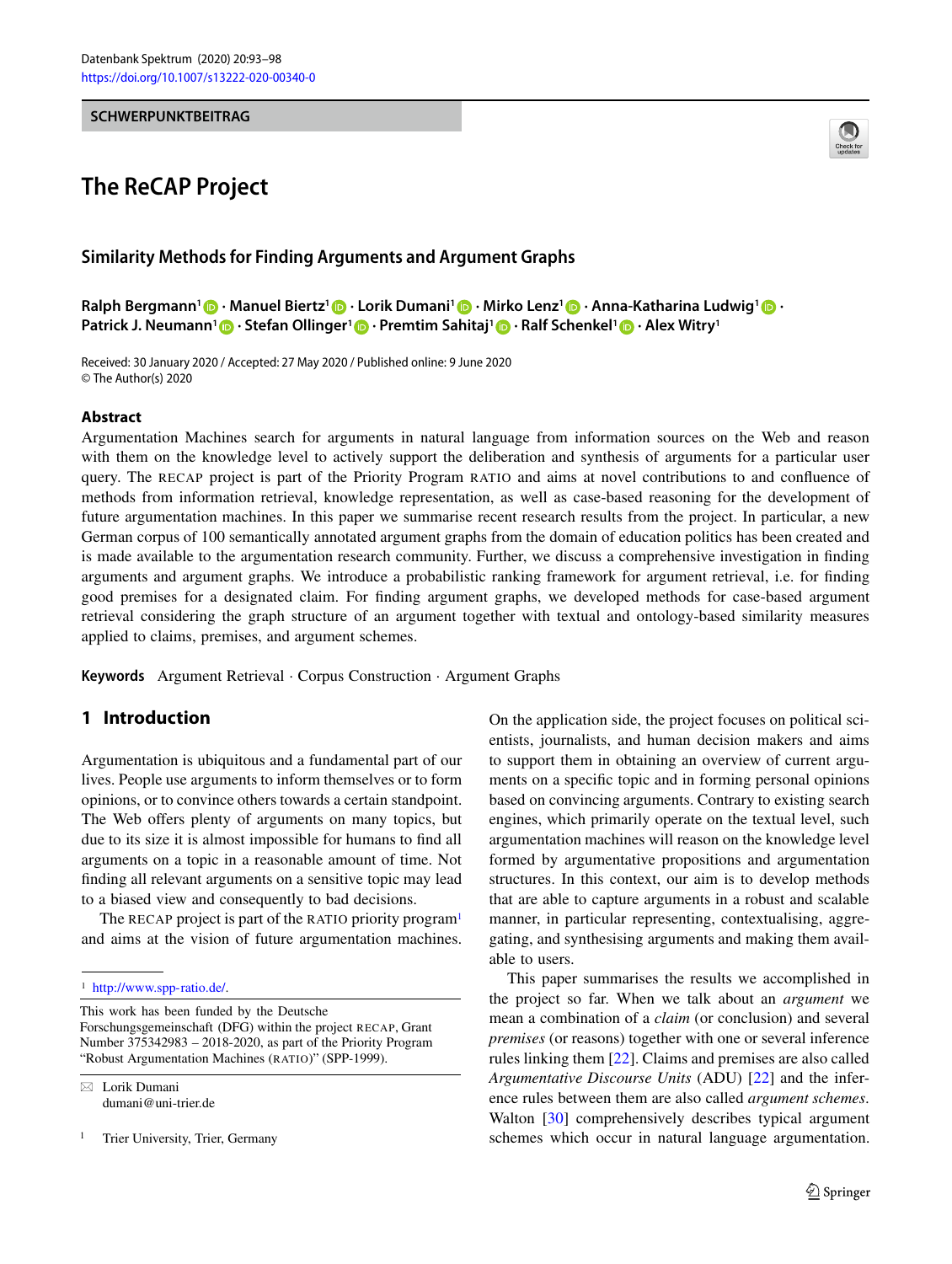

<span id="page-1-0"></span>**Fig. 1** A simple argument graph showing the argument scheme "Negative Consequences" by Walton [\[30\]](#page-5-1) for the inference from premise to claim

Arguments are represented as *argument graphs* with nodes representing ADUs and argument schemes and edges representing their relationships. Fig. [1](#page-1-0) visualises a simple argument graph.

Next, we present our view of the architecture of an argumentation machine. In Sect. [3,](#page-1-1) we introduce a new corpus for evaluating the methods developed in the project. Sect. [4](#page-2-0) discusses the proposed methods and their evaluation. Finally, Sect. [5](#page-2-0) concludes the paper and presents our directions for future work.

## **2 Architecture of an Argumentation Machine**

We now outline the envisioned architecture of our argumentation machine (see Bergmann et al. [\[5\]](#page-5-2) for further details). Fig. [2](#page-1-1) illustrates this architecture and shows the different research fields and their interrelations.

The bottom part of this layered architecture shows the textual level of the argumentation machine. It addresses argument mining as well as corpus construction from existing textual sources, leading to semantically annotated argumentation graphs that reflect the content of documents on the knowledge level. Note that the argumentation machine works closely with argumentation structures in natural language, but in order to achieve argumentative reasoning, it abstracts from the raw text by using similarity measures, fact extraction, validation, clustering, generalisation, and adaptation of arguments, thereby offering some form of argument competency. With the term *similarity* we refer to both the similarity of two ADU nodes, e.g. measured by textual similarity, and to the similarity of two graphs, by considering also structural aspects. *Retrieval* addresses



<span id="page-1-1"></span>**Fig. 2** Architecture of the argumentation machine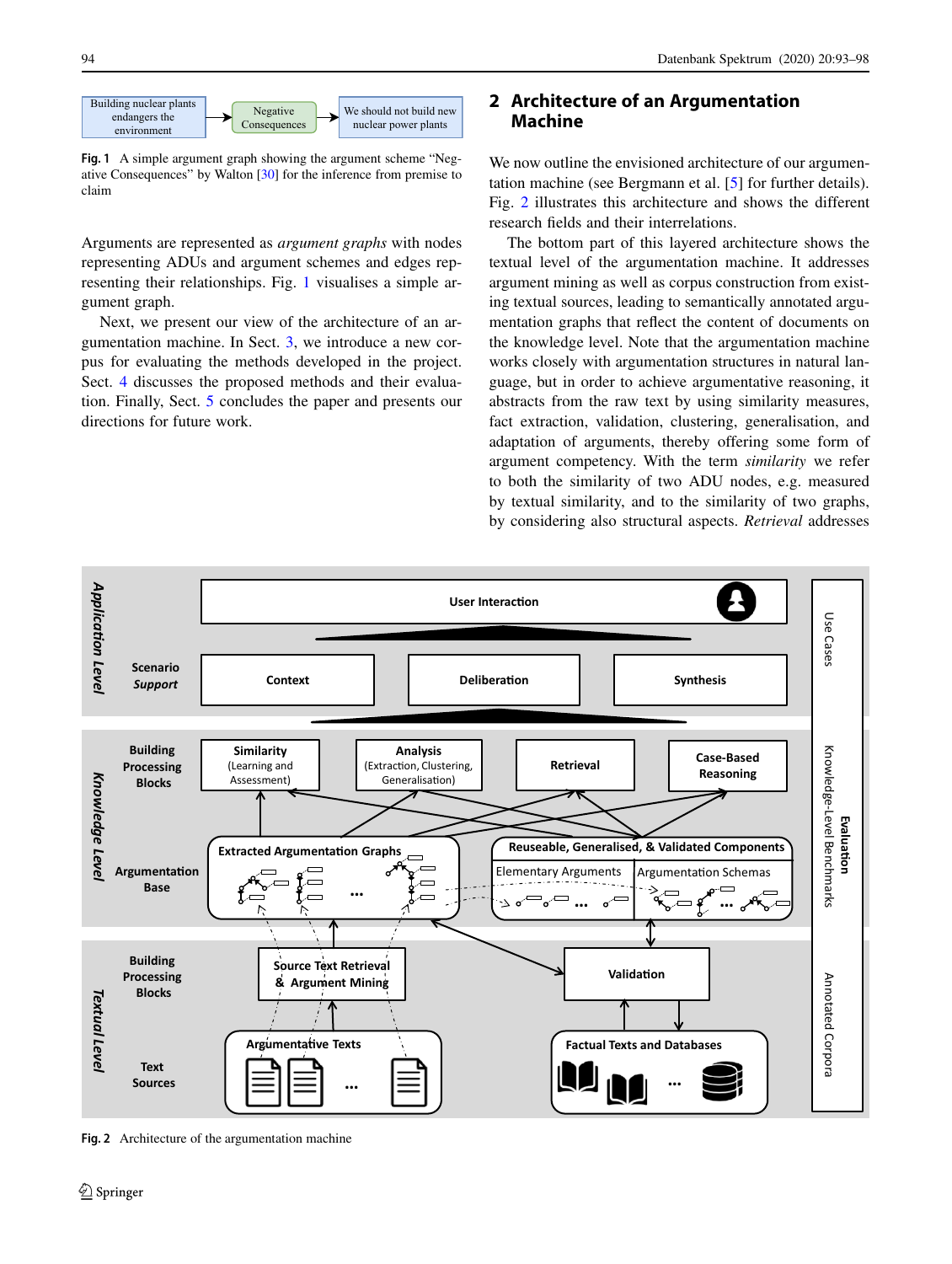the finding and ranking of argument nodes and argument graphs in terms of their relevance and factual correctness. *Validation* of facts can be done, for instance, by querying the information in knowledge graphs or by reformulating a fact as a search query on the Web. *Case-based reasoning* allows analogical reasoning to transfer an argument graph to a new context.

The application level allows the development of *deliberation* and *synthesis* applications using the methods from the knowledge level. For example, applications can support finding and weighting all arguments supporting or opposing some claim, based on the available knowledge. Applications can also try to generate new arguments for an upcoming topic by transfer and combination of existing relevant arguments from a closely related topic. The context module aims at capturing, analysing, and representing the specific user's context, i.e. the specific issue under consideration as well as specific beliefs and constraints of the user.

## **3 Building a High Quality Corpus**

In a requirements acquisition workshop with experts from the fields of journalistic writing and political research we elaborated concrete use cases for the envisioned argumentation machine. These use cases guide our methodological research and will serve in the future to build selected applications for deliberation and synthesis. We have chosen the topic of education policy, as it is relevant to society, moderately complex, and relatively easy to understand. In particular, education policy varies from federal state to federal state in Germany, but related issues are discussed throughout the country. Thus, we expect that although this field covers a rich spectrum of topics, the transfer of arguments from one state to another could be investigated.

As no corpus of argument graphs on education policy in Germany was available, we developed a new corpus consisting of arguments from the political discourse in the three federal states Rhineland-Palatinate, Hamburg, and Bavaria [\[12\]](#page-5-3). Since argument mining methods are still under development and currently do not produce semantically annotated argument graphs of sufficient quality, we created the corpus manually. For this purpose, we selected texts from high-quality sources such as press releases, newspaper commentaries, and election programs. The argumentative contents were independently annotated and converted into argument graphs by two annotators using a modified variant<sup>2</sup> of the OVA tool  $[16]$ . During the construction of the graphs, the argument schemes proposed by Walton et al. [\[30\]](#page-5-1) were used, which enable a very detailed representation of the different types of inferences occurring in the documents. In weekly discussions the two graphs per text source were merged into one gold standard. The resulting corpus consists of 100 argument graphs, with about 25 nodes and 20 edges in average per graph. It is available to the argument mining community on request.

As the overall construction and validation of the corpus took about 18 months, we also considered existing corpora during the development of the proposed methods. This includes the Potsdam Argumentative Microtext corpus [\[23\]](#page-5-5) that is available in German and English. However, as it only includes inferences annotated with support or attack relations, we refined the annotations using appropriate argument schemes. In addition we crawled debate portals such as [idebate.org](http://idebate.org) and [debatewise.com](http://debatewise.com) to create corpora of claims with premises supporting or attacking them.

# **4 Retrieval and Case-Based Reasoning with Arguments and Argument Graphs**

We now present selected approaches for retrieval and reasoning with arguments from the knowledge level of the architecture.

#### **4.1 Matching Similar Claims by Textual Similarity**

In an initial study  $[14]$ , we evaluated different methods for claim similarity. We built upon the groundwork of Wachsmuth et al. [\[29\]](#page-5-7), who set up an argument search engine based on crawling and indexing arguments from four debate portals. Since their corpus was not freely available at that time, we built a comparable corpus with 63,250 claims and about 695,000 premises by crawling the same portals. For our evaluation we used 232 claims from this corpus on the topic *energy*. To determine these claims, we first identified the 44 most similar words to *energy* using a pretrained word2Vec [\[21\]](#page-5-8) model, and then randomly chose 232 *query claims* amongst all claims containing at least one of them. We then evaluated how well 196 text similarity methods implemented in Apache Lucene performed in finding relevant *result claims* for these query claims. To build a gold standard, we constructed a result pool for each query from the top five results of each method, resulting in a total of 3,622 (query, result) pairs. Each pair was then assessed by two annotators on a scale from 1 (semantically dissimilar) to 5 (semantically equal). For each method, the result quality was then measured using the established nDCG metric [\[17\]](#page-5-9). Our results show that the widely used BM25 method [\[26\]](#page-5-10) performs very well with an nDCG@5 of 0.7944, but an even better performance (0.8355) was achieved by a combination of Axiomatic Approaches for IR and Divergence from Randomness (DFR) [\[1\]](#page-5-11). The results of our experiments also support the intuitive assumption

<span id="page-2-0"></span><sup>2</sup> [http://ova.uni-trier.de/.](http://ova.uni-trier.de/)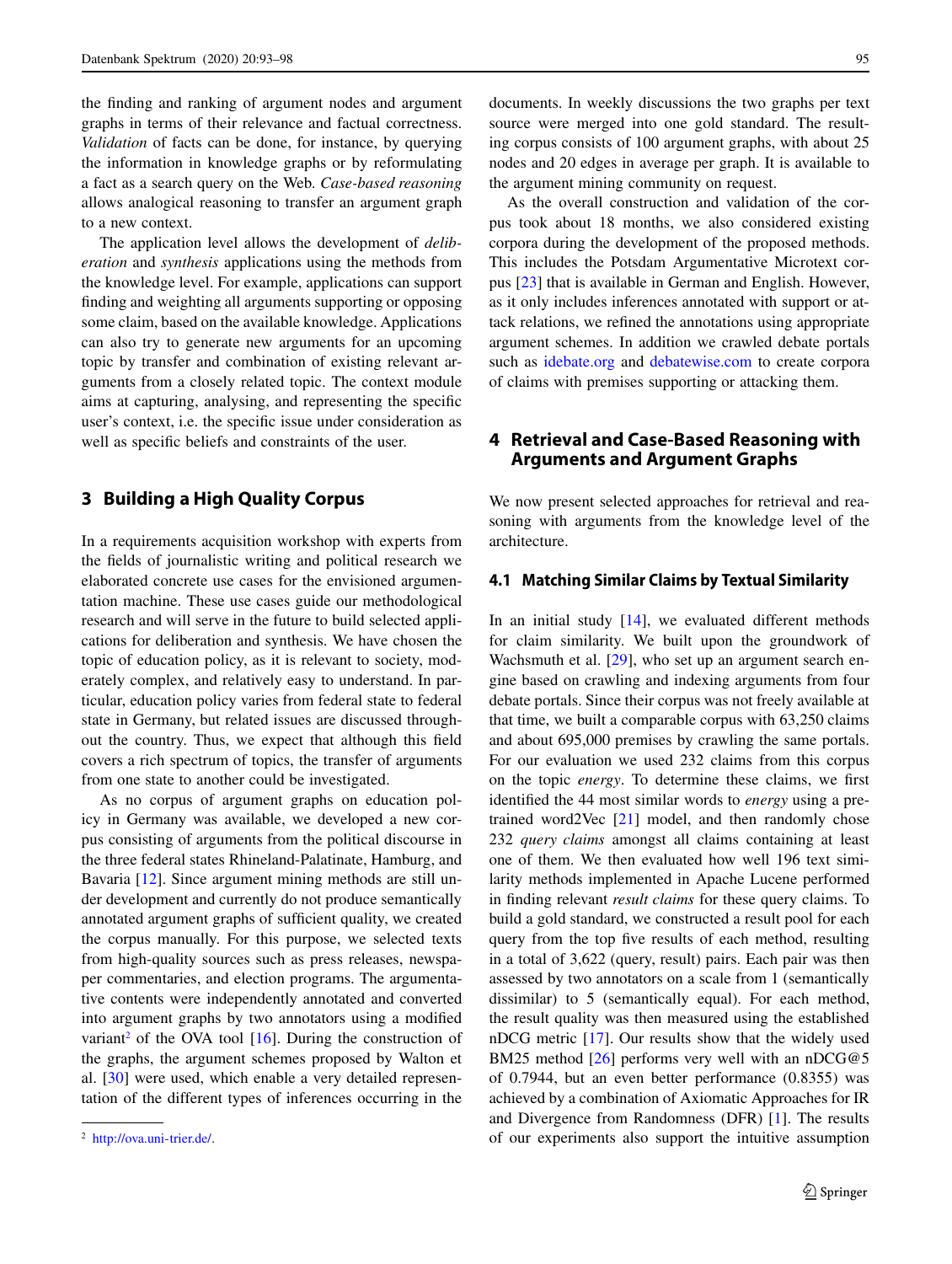that, given a query claim, the premises of a similar claim are more relevant to the query claim than those of a dissimilar one, using a second set of relevance assessments for (query claim, result premise) pairs on a binary scale.

### **4.2 A Probabilistic Ranking Framework for Argument Retrieval**

For finding good premises for a query claim from a large corpus of already mined arguments, we proposed a principled probabilistic ranking framework [\[13\]](#page-5-12). Given a controversial claim or topic, the system first identifies highly similar claims in the corpus, and then clusters and ranks their supporting and attacking premises, taking clusters of claims as well as the stances of query and premises into account.

The description of the whole framework is beyond the scope of this paper. We only sketch the approach for finding supporting premises to a query claim; finding attacking premises is analogous. Given a large corpus of claims and premises, we first create a set of disjoint claim clusters  $\Gamma = \{ \gamma_1, \gamma_2, ...\}$  where each cluster  $\gamma_j$  consists of claims<br>with the same meaning. Analogously, we create a set of with the same meaning. Analogously, we create a set of disjoint premise clusters  $\Pi = {\pi_1, \pi_2, ...}$  consisting of premises with the same meaning. Our goal is to find the best clusters of supporting premises  $\pi^+$  for a query q. To do so, we estimate the probability of relevance  $P(\pi^+|q)$  for each  $\pi^+ \in \Pi$ . This probability is high if many premises from the cluster strongly support claims relevant to the query claim. To quantify this, we consider the probability  $P(c|q)$  that claim c is relevant for query q and the probability  $P(p^+|c,q)$  that a user would pick premise p amongst all supporting premises of c. We then obtain  $P(p^+|q)$  by adding  $P(c|q) \cdot P(p^+|c, q)$  over all claims in the corpus,<br>and can compute  $P(\pi^+|a)$  as the sum of  $P(p'^+|a)$  over all and can compute  $P(\pi_j^+|q)$  as the sum of  $P(p'^+|q)$  over all premises  $n'^+ \in \pi^+$ premises  $p'^{+} \in \pi_j^+$ .<br>We can estimate

We can estimate  $P(c|q)$  with standard text retrieval methods; in our experiments, we use DFR, the best method for claim retrieval (see Sect. [4.1\)](#page-2-0). Regarding premises, we prefer premises that appear often within a claim cluster but disfavour premises that appear within most or even all claim clusters; this is the same principle used in the tf-idf weight [\[27\]](#page-5-13). We thus estimate  $P(p^+|c)$  as the product of two frequency statistics (plus normalisation): the *premise frequency pf(p+,c), i.e.* the frequency with which p is used as support for claims equivalent to  $c$  (i.e. within  $c$ 's claim cluster), and the *inverse claim frequency icf* $(p<sup>+</sup>)$ , i.e. the inverse number of claim clusters for which  $p$  is used as support.

We evaluated our ranking framework using the dataset introduced in Sect. [4.1.](#page-2-0) We calculated all claims' and premises' embeddings utilising BERT [\[11\]](#page-5-14). We then clustered the claims in an offline operation with agglomerative clustering [\[15\]](#page-5-15) and obtained clusters by applying a dynamic tree cut [\[18\]](#page-5-16). Premise clusters relevant to the query are determined with the same method at query time, considering the premises of the claims most similar to the query and the ten most similar premises to each of these premises determined by BM25. We randomly picked 30 query claims out of the 232 claims. As a baseline system, we implemented the approach proposed by Wachsmuth et al. [\[29\]](#page-5-7). Two annotators assessed the 1,195 premises retrieved by at least one system on a three-fold relevance scale. Our approach significantly outperformed the baseline for nDCG@5.

# **4.3 Case-Based Reasoning for Retrieval and Adaptation of Argument Graphs**

Besides methods from information retrieval we also investigated case-based reasoning (CBR) methods [\[2,](#page-5-17) [25\]](#page-5-18) applied to cases in the form of argument graphs. CBR is a method from knowledge-based problem solving based on experiential knowledge, called cases. It allows the retrieval of cases similar to a query but also the adaptation of cases towards the query. Thus, retrieval methods from CBR can be used as an alternative approach to information retrieval and they are particularly useful for whole argument graphs as their argumentative structure can be considered during similarity assessment. Further, adaptation methods from CBR can be applied to the adaptation of argument graphs. Both issues are subject of investigation in the project.

In our work [\[4,](#page-5-19) [20\]](#page-5-20) we aim at retrieving and adapting argument graphs from a repository (called *case-base* in CBR terminology). Formally, an argument graph is a semantically labeled directed graph and represented as a tuple  $A = (N, E, \tau, \lambda, t)$  [\[3\]](#page-5-21). N is the set of nodes and  $E \subseteq N \times N$  is the set of directed edges connecting two nodes.  $\tau : N \to \mathcal{T}$  assigns each node a type and  $\lambda : N \to \mathcal{L}$ assigns each node a semantic description from a language  $\mathcal{L}$ .  $t \in \mathcal{L}$  describes the overall topic of the argument represented in the graph. The types  $\mathcal T$  follow the AIF standard [\[9\]](#page-5-22) so that a node can either be an I-node with natural language propositional content or an S-node characterized by the respective argumentation scheme. The mapping function  $\lambda$  is used to link a semantic representation to a node. For an I-node *n*,  $\lambda(n)$  is the original textual representation (possibly after traditional pre-processing such as stopword removal) together with a semantic representation of this text in the form of a vector, produced by a sentence encoder.

A query to be used in retrieval is also an argument graph or a partial argument graph, which can consist of one or a few (maybe linked) nodes only. For example, a claim with a few premises can be used as a query to retrieve a set of graphs that contribute additional premises for the claim or other sub-graphs supporting or attacking the premises in the query.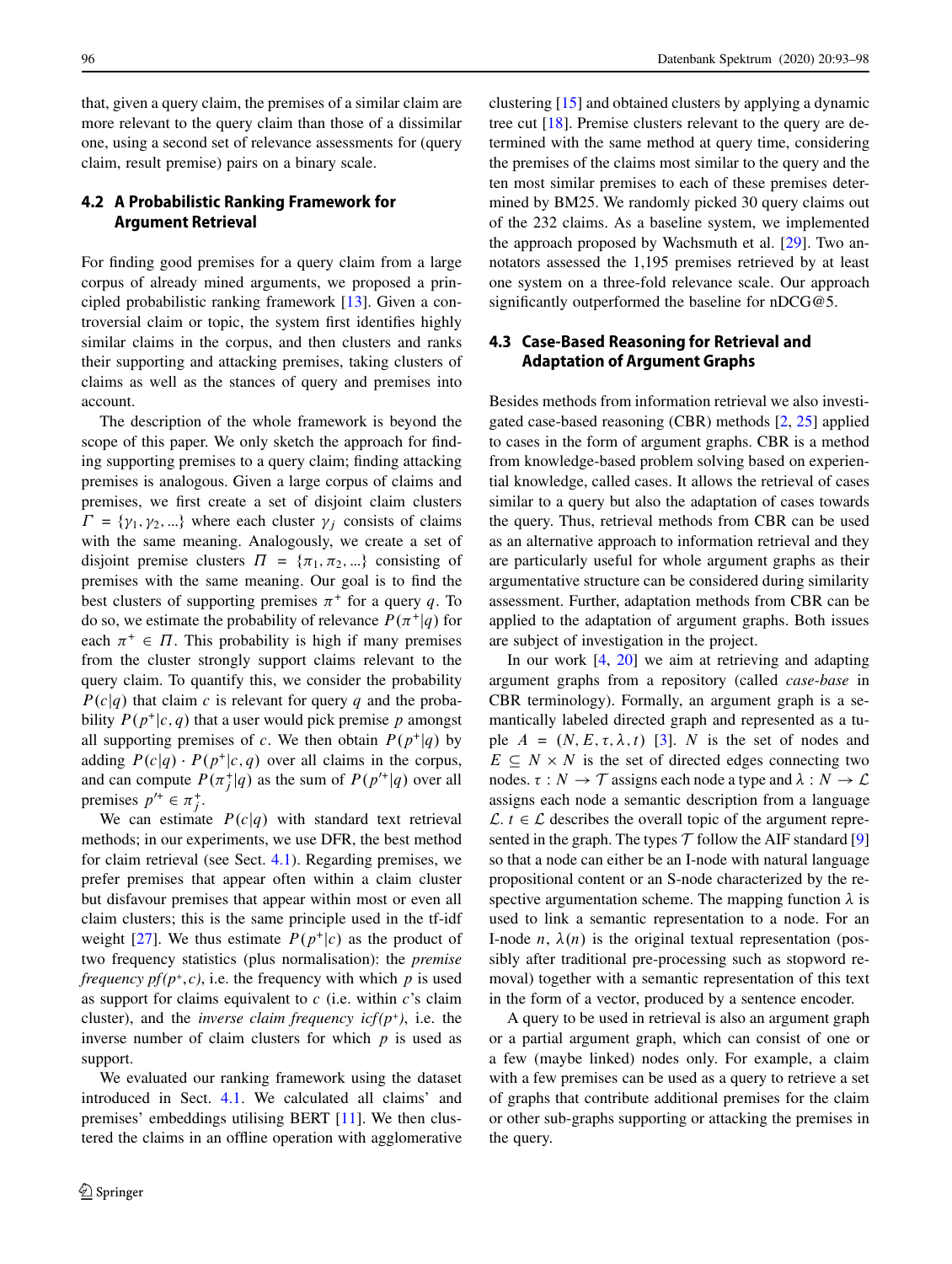For case retrieval, a graph-based similarity measure has been developed which allows to assess the similarity between a query graph  $QA$  and a case graph  $CA$  form the repository. The graph similarity is computed based on a local node similarity measure  $\sin_N(n_q, n_c)$  of a node  $n_q$ from the query argument graph  $QA$  and a node  $n_c$  from the case argument graph CA and an edge similarity measure  $\sin E(e_q, e_c) = 0.5 \cdot (\sin N (e_q.l, e_c.l) + \sin N (e_q.r, e_c.r))$ <br>which assesses the similarity of an edge e, from O 4 and which assesses the similarity of an edge  $e_a$  from  $QA$  and an edge  $e_c$  from  $CA$ .

To construct a global graph similarity value, an admissible mapping  $m$  is applied which maps nodes and edges from  $QA$  to  $CA$ , such that only nodes of the same type (I-nodes to I-nodes and S-nodes to S-nodes) are mapped. Edges can only be mapped if the nodes they link are mapped as well by m. For a given mapping m let  $sn_i$  be the node similarities  $\sin_N(n_i, m(n_i))$  and se<sub>i</sub> the edge similarities  $\sin_{E}(e_{i}, m(e_{i}))$ . The similarity for a query graph OA and a case graph  $CA$  given a mapping  $m$  is the normalised sum of the node and edge similarities:  $\sin_{m}(QA, CA)$  =  $\frac{\frac{s_{n_1}+ \cdots + s_{n_n}+s_{\ell_1}+ \cdots + s_{\ell_m}}{n_N+n_E}$  Finally, the similarity of  $QA$  and  $CA$  is the similarity of an optimal mapping *m*, which can be computed using an  $A^*$  search [\[3\]](#page-5-21), i.e.,  $\text{sim}(QA, CA) = \max_{m} \{\text{sim}_{m}(QA, CA) \mid m \text{ is admissible}\}\$ 

For similarity-based retrieval of argument graphs from a case base, a linear retrieval approach should be avoided due to unacceptable retrieval times caused by the complexity of  $A^*$  search as well as the complexity of the involved node similarity measures. Thus, we applied a two-phase approach, which divides the retrieval into an efficient prefilter stage followed by phase in which only the filtered cases are assessed in depth using the complex graph similarity measure. We implemented the pre-filter as a linear similarity-based retrieval of the cases based only on the semantic similarity of the topic vector  $t$  [\[4\]](#page-5-19). The filter selects the  $k$  most similar cases, which are passed over to the second phase which implements the ranking by a linear assessment of the cases using the graph-based similarity as described above.

This approach significantly depends on the methods used to assess the similarity of nodes. For S-nodes representing argument schemes their similarity is determined according to the closeness of the schemes within a taxonomic ontology of argument schemes [\[20\]](#page-5-20). Therefore, we apply a similarity measure proposed by Wu and Palmer [\[31\]](#page-5-23) that considers the depth of the two schemes to be compared and the length of the taxonomy path to their closest common predecessor. For I-nodes, their textual information can be compared by textual similarity measures. In order to capture the semantic closeness of the I-nodes, we investigated various word and sentence embedding methods assessing the similarity.

In a first paper [\[4\]](#page-5-19), we used plain word2vec Skipgram embeddings (WV)  $[21]$  applied to the pre-processed node text (tokenisation and an optional stopword removal). The similarity between two I-nodes is then assessed using the cosine similarity applied to the aggregated embedding vectors of the words in the pre-processed text. We further extend this investigation by considering various alternative embedding approaches [\[20\]](#page-5-20) as well as combinations of them with alternative vector similarity measures. In particular, the unsupervised methods fastText [\[7\]](#page-5-24) and GloVe [\[24\]](#page-5-25) (word embeddings) as well as the distributed memory model of paragraph vectors (DV) [\[19\]](#page-5-26) (sentence embedding) have been applied. In addition, the supervised sentence embedding methods InferSent [\[10\]](#page-5-27) (based on BiL-STMs) and the Universal Sentence Encoder [\[8\]](#page-5-28) variants USE-T and USE-D have been investigated as well as various combinations based on vector concatenation. In experiments using the semantically extended Potsdam Microtexts Corpus [\[23\]](#page-5-5), the USE-T achieved the highest Average Precision of 0.972 whereas WV achieved the highest nDCG@10 of 0.877.

Besides their use in retrieval, we also investigated the use of the argument graph similarity measures for clustering the argument graphs in the repository w.r.t. their similarity [\[6\]](#page-5-29). Clusters of graphs can then be used for further research on generalisation of graphs as pre-processing step for argument graph adaptation. In addition, we approach argument graph adaptation by analogical reasoning. For this purpose, we further enhance the argument graph representation by identifying noun chunks in the text of the I-nodes and linking them to concepts in the ConceptNet knowledge graph [\[28\]](#page-5-30) as a means to represent background knowledge. Based on the knowledge graph, various substitutions of the concepts can be performed as a means for argument adaptation. For example, generalisations can be determined which can be further specialised differently towards the concepts in the query node. Also shortest paths in the knowledge graph between the core concepts occurring in the I-nodes of an argument graph can be determined as a source for analogical transfer to different concepts occurring in the query. Respective methods are currently being implemented and tested.

### **5 Conclusion and Future Work**

This paper summarised the first results of the RECAP project. We created a corpus of 100 high-quality graphs in German language on which we and the argument community can develop and evaluate argument mining methods. Apart from that, we implemented and evaluated methods for finding the best arguments and argument graphs on existing corpora. Future work will elaborate the methods for argument adaptation. Further comprehensive evaluations